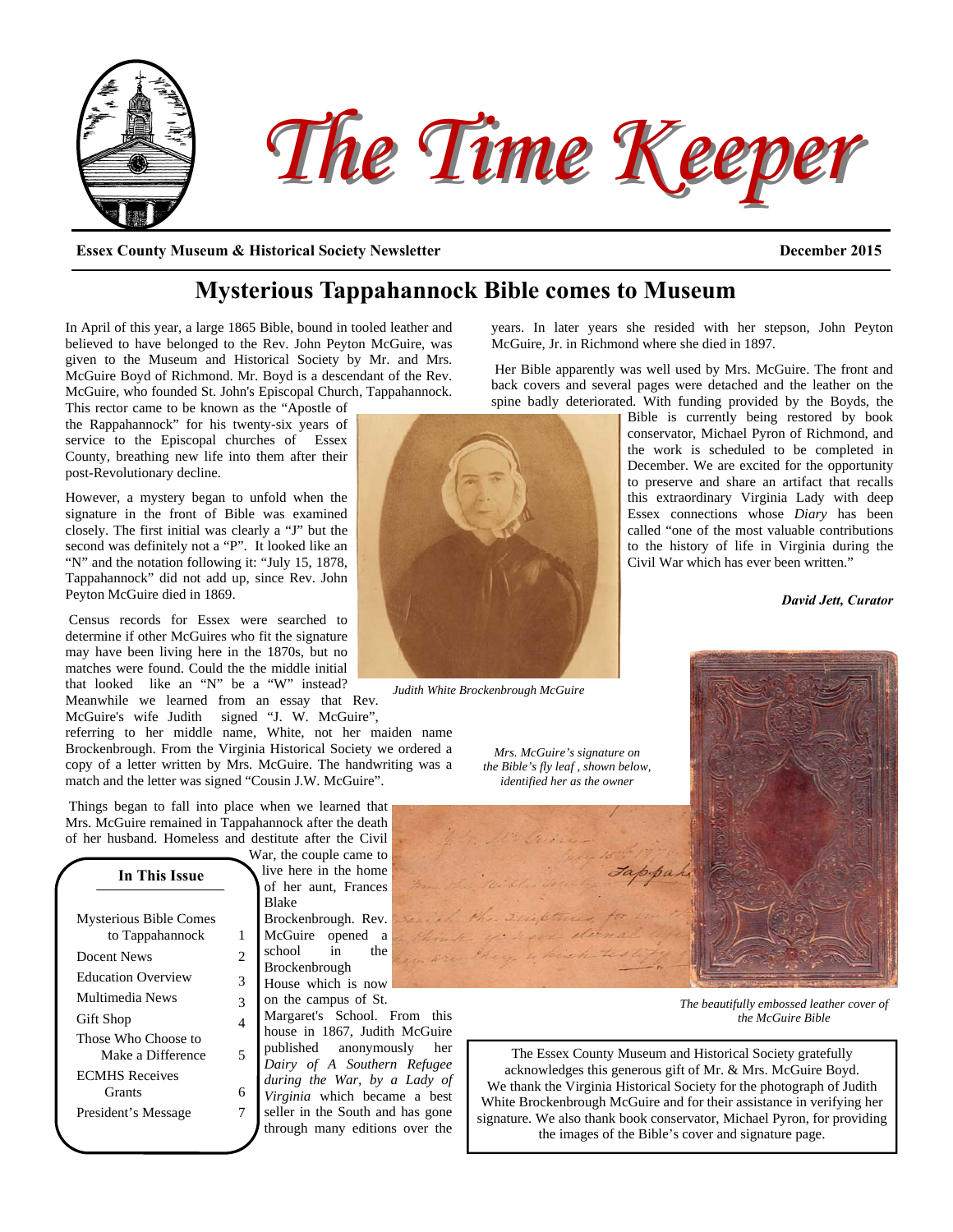## **Docents are Who We Are**



#### **ECMHS Current Docents**

*Front row left to right: Carole Croxton, Suzi Maggard, Betty Jo Butler, Priscilla Vaughan, Penny Geiger, Diane Sisson, Patricia Haile. Second row left to right: Howard Reisinger, Patti Rowley, Anita Harrower, Helen Ware, Joan Moore, Ron Geiger, Barbara Sethmann, Jane Schreiber. Back row left to right: Bill Croxton, Tommy Blackwell, Van VanArsdale, C. Norman Wood, Gordon Harrower, Carl Strock, Rick Stott, Joe Johnston, Fred Woodard, Peyton Guest, Luther Derby. Not pictured: Sally Acree, Emily Brazell, Sarah Crosxton, Jessica Davis, Elizabeth Ellis, Keren Ellis, Hilda Fletcher, Barbara and John Frazier, Bill and Lorraine Jester, Linda Lumpkin, Barry Robertson, Lewis Shephard, Cora Sue Spruill, Sandy Tate, Cacky Taylor, Lois Vaughan, JoAnn Ware. and Kia Ware.* 

Since 2010, our docents have greeted more than 5,000 visitors.

Where do all those visitors come from? Surprisingly, only 1 out of 4 are from Essex County. About half of the visitors came from elsewhere in Virginia. The remaining 26% of our visitors came from outside the Commonwealth.

While most non-Virginia visitors are from Maryland and North Carolina, we had visitors from 42 of the other 47 states including Alaska, Washington, Oregon, and California. The number of visitors from California led all the other 47 states, except Pennsylvania. Our visitors also came from outside the U.S. People from 13 other countries visited our museum. While most of them came from England and Europe, we also hosted visitors from Australia, Canada, Chile, Japan, Korea, and Mexico.

Our visitors appreciated the docents. Visitors' comments not only admired our exhibits and artifacts, they also complimented the docents who helped them. A visitor from Frankfurt, Germany, said, "Very helpful staff – great museum."

> *The Time Keeper* is published twice a year by the Essex County Museum & Historical Society. P.O. Box 404, Tappahannock, VA 22560 Barbara Sethmann, Editor Publications@ecmhs.org

Of the more than 50 people who donate their time and talents to serve as ECMHS Board members, officers, and docents, the docents are the ones who represent the museum. They keep the museum open five hours every day except Sundays, Wednesdays, and major holidays and greet every visitor. The docents answer questions and refer visitors to historical reference materials and historical research specialists with a smile.

A docent is a host who has the privilege of representing our museum and meeting interesting people from all around the world. And the docent can have fun doing it. A delightful comment came from an Essex County resident who said, "Very good!! Van is funny!!" Anyone associated with ECMHS knows who "Van" is.

> *Penny Geiger, Docent Coordinator [Statistics provided by Ron Geiger and the visitor database]*

**SAVE THE DATE!!! SATURDAY, MARCH 12, 2016 WHAT: OUR POPULAR TEA FUNCTION WHERE: ST. MARGARET'S DINING HALL TIME: 12;00 NOON TIL 2:30 P.M. CATERED AND ENTERTAINED BY THE TALENTED RAPPAHANNOCK COLONIAL HERITAGE SOCIETY GROUP FROM FREDERICKSBURG. MORE DETAILS TO FOLLOW**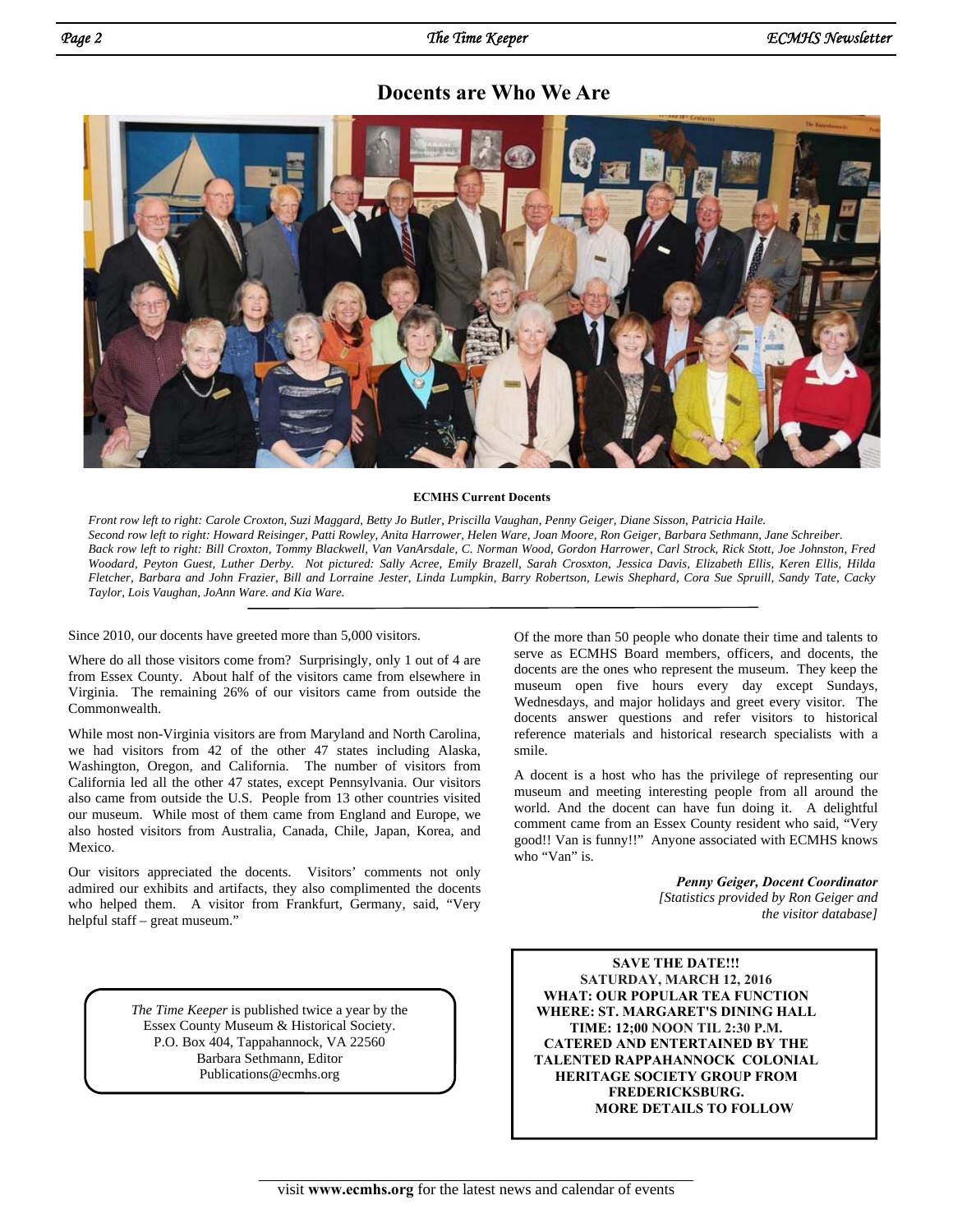## **ECMHS Educational Overview**

The content, audience, (both adults and children) and geographic area have drastically changed the focus and scope of the educational activities provided by the museum. Since 2007 the revised content provides information relative to the 18th century colonial life, which

includes Fashions, Life style, Work life, Agriculture, John Smith's exploration, the Indians, Archaeology, Early Tappahannock, and the River with its impact on the trades and very importantly the Steamboat Era. These programs focus on all grades, particularly grades 3 through 5. Most lessons provide hands-on opportunities. The schools canvassed are all the public and private schools in Essex, the Northern Neck, and some in Middlesex and Fredericksburg.

The Essex Museum partners with 12 other museums and historic sites to provide outreach educational programs to the Elementary and Middle Schools within the Northern Neck Region and beyond. Additionally we have expanded our presence to

home-schools by collectively hosting the first Northern *Joan reviews comment sheets for the 2015 Northern*  Neck History and Cultural Day, May 2, 2014. The site *Neck History and Culture Day at Menokin*  for this event was Belle Isle State Park, Lancaster

County. Over 200 students and parents attended. The second event was held at Historic Menokin, September 25, 2015. The area represented by attendees covers from Northern Virginia, Fredericksburg area, Richmond, Middle Peninsula, and the Northern Neck

A teacher's half-day educational activity focused on the importance of the river has been developed. It is open to teachers with grades 4 through High School responsibilities. The activity is a river excursion

on the Rappahannock where the culture, landscape, and the people who made this region so vital are highlighted.

**Future plans:** To expand the river activity to the general public at specific times. In the interim we will be holding educational programs in partnership with St. Margaret's and other museums to

> present programs depicting the overall importance of the river. The initial group was the 4th and 5th graders from Tappahannock public schools. This first adventure was held October 14, 2015 with over 200 students attending along with their teachers and volunteers. Another activity in the planning process is to expand availability of the Historic District walking tours.

> We have measured our success not only by the many positive responses, but the numbers and expanding geography. Since 2007 through November 2015 we

have presented programs to more than 8800 students and adults, of which over 7700 were outreach

programs. This equated to 74 activities or about 9 per year. Many thanks to our loyal volunteers, partners, and audience.

Please visit our web-site www.essexmuseum.org or info@ecmhs.org. For scheduling information or inquiries on a particular activity contact the Education Director on education@essexmusuem.org

> *Joan M. Moore Director of Education*

#### **The Multi-Media Committee is working for YOU**

One of the most important roles of the Multi-Media Committee is to document events held at the Museum, or sponsored by the Museum and held elsewhere. Not only does this record the history of Museum activities for posterity; viewing these still photos and videos can provide an enjoyable re-living of the event. In addition to a recapitulation of presentations, awards, etc., those of you who attended the event likely will find photos of yourself and friends engaged in pleasurable conversations. If you were unable to attend a Museum meeting, a presentation, or a training event, these photos will give you an opportunity to "be there" in absentia. Be sure to visit the Museum web site and take a look at the many photos and videos that have been added.

The Multi-Media Committee also has been busy with some internal refinements to simplify operation of the Museum Theater equipment and make it more reliable ... with the goal to create a better experience for you, the visitor. We have begun to develop a catalogue of films and multi-media slide shows that visitors can select to view in the Museum Theater. Just ask the docent to share this listing with you, and let him or her know which one or ones you would like to see. Four are available now:

1. *A Brief Introduction to the History of Essex County* (multimedia slideshow - 28 minutes): A number of local narrators introduce you to the major events that have shaped the history of Essex County and the Town of Tappahannock since 1608, followed by a brief history of some of the historic 18th and 19th century buildings in the heart of Tappahannock. We highly recommend you view this slideshow as your introduction to our local history and the Museum;

2. *The War of 1812* (video - 10 minutes): Narrated by our own Anita Harrower, this video describes the shelling of the Town of Tappahannock in 1814 by British troops that followed on the heels of the Revolutionary War;

- 3. *The Stamp Act Rebellion* (video 12 minutes): A video reenactment of an incident in Tappahannock following the signing of the "Leedstown Resolutions and Westmoreland Resolves." Four hundred people gathered in the streets of Tappahannock to confront a recalcitrant local merchant, Archibald Ritchie, who insisted on using the hated British stamps, and to demand that Archibald McCall destroy the British stamp papers that he held in his home (the McCall-Brockenbrough House);
- 4. *The Dragon Run* (video 25 minutes): The Dragon Run is a unique and pristine 35 mile stream abounding in local flora and fauna that meanders its way through Essex, King & Queen, Middlesex and Gloucester counties to where it becomes the headwaters of the Piankatank River.

How many of these have you seen? Next time you stop by the Museum, take a few moments to watch one or more of these productions in the Museum Theater.

> *Howard Reisinger Director, Multi-Media Committee*

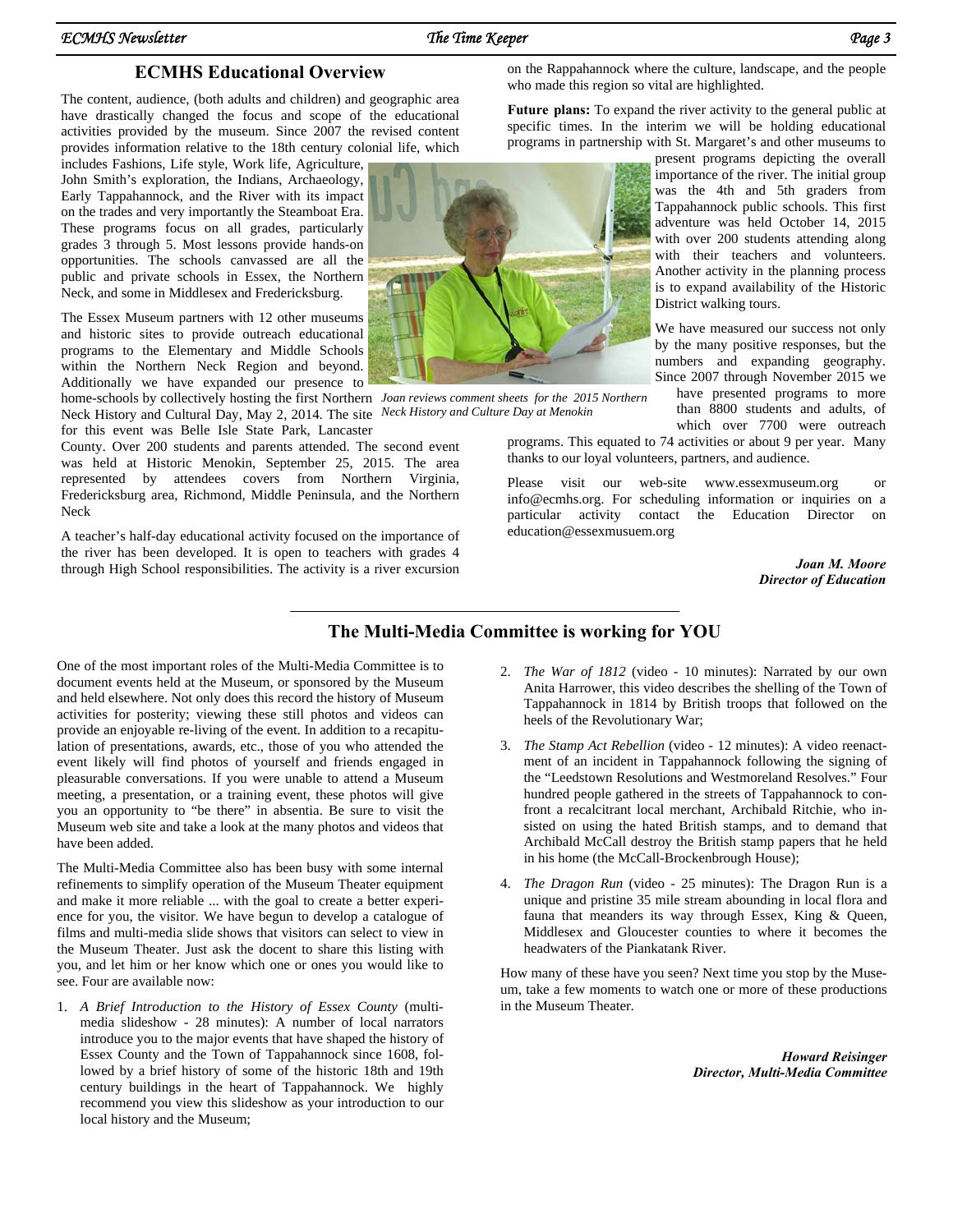## **Rappahannock River Gift Shop**

The gift shop is open for shopping whenever the Museum is open whether it is a regularly scheduled day or a special event. Many thanks to the Docents on duty for their support to the gift shop as shoppers and clerks. The new shopping policy for docents which gives them an additional 10% discount on their duty day each month has contributed to increased docent shopping!

2015 sales as of September 30 are \$ 7,292 and are projected to reach \$9,000 by the end of the year. Less the cost of goods sold the gift shop will net a profit of approximately \$4,500.

The holiday shopping season begins with restocked favorites such as Whitley Peanuts, pewter oyster shells, Bolick pottery pinch pitchers, Freinmarck pottery selection, Local Honey, hand carved walking sticks, Rappahannock River DVD's and travel purses. New items that have been added include Pewter bracelets with Cape Cod designs, handcrafted trivets, children's stocking stuffers and fluffy animals. The gift shop continues to provide local author books, note cards and maps.

During the winter months the gift shop will host local author (s) for a special event. Once these plans are finalized you will receive an email notice via the media group and a news article will be in the Rappahannock Times. SO STAY TUNED!

*Priscilla Vaughan, Gift Shop Manager* 



## **Docent 2015 Appreciation Gift**

Once again the gift shop is joining with the docent coordinator to award a \$10.00 gift certificate to be redeemed in the Rappahannock River Gift Shop. A special "Thank You" to the docents for their continuing service and support!

The gift certificates were given out at the recent event or mailed to each docent. If you have not received yours, there will be a few copies at the museum. Don't forget to sign your coupon when you redeem it.

Thank you and Merry Christmas!

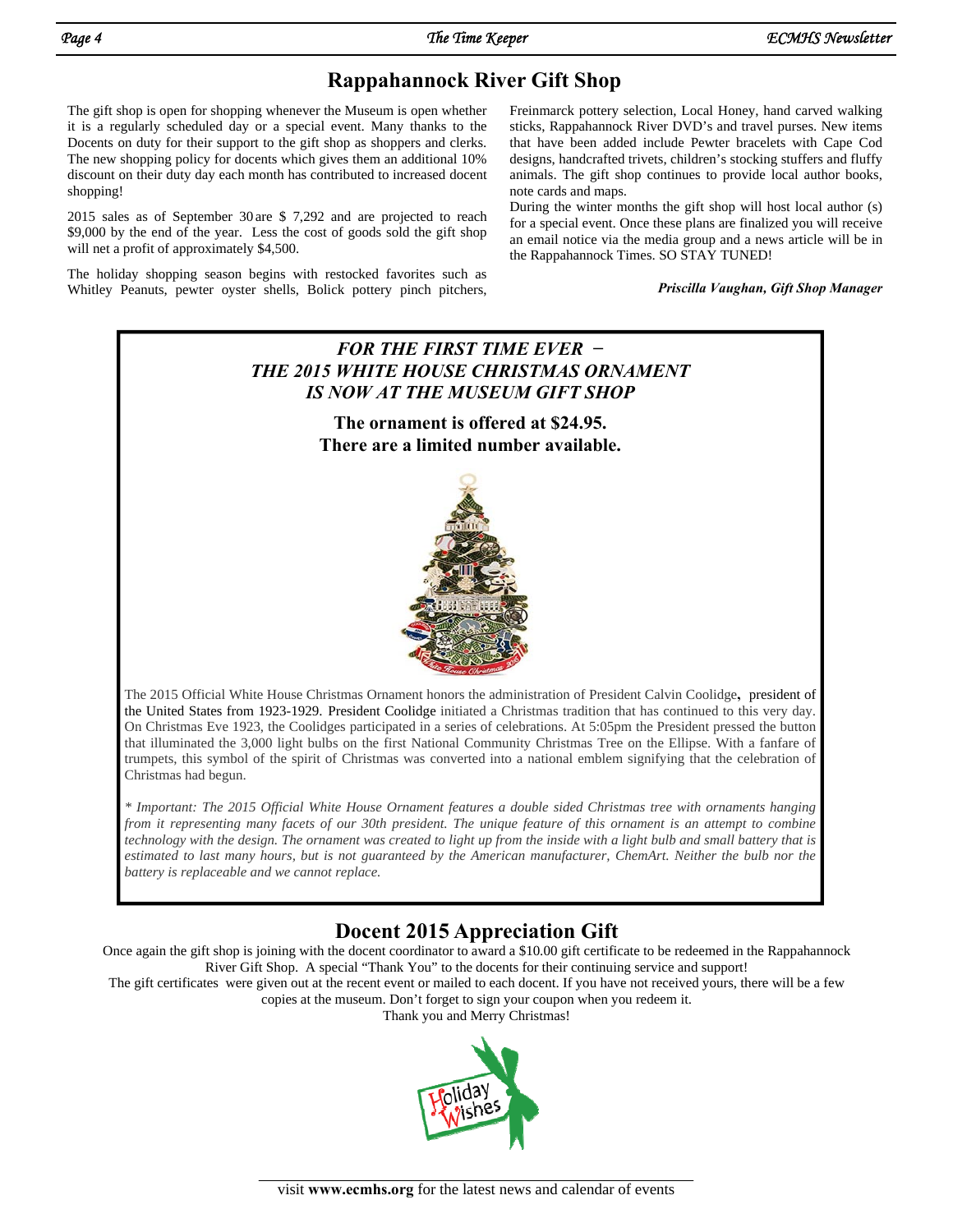## **Those Who Choose to Make a Difference**

#### **Van and Judy VanArsdale Honored for Their Generous Support**

The Essex County Museum and Historical Society is excited to recognize Harold and Judy VanArsdale for their recent donation to the Capital Campaign. Their continuous generous support to the Museum was exemplified by their gift of \$6,000 to secure the naming of the visitors entrance area. This area along with the Rappahannock River Gift Shop was funded in honor of their children Andrea and Dean.

Van and Judy have been stanch supports of the museum since the first exhibits were opened in 1996. They both have served in various offices on the Board and each has filled the lead role as President. They have volunteered as docents since the museum opened for the first visitor.

Their vision for the museum guided the board though the early years of organization and helped navigate the growth stages necessary for the Museum to gain financial support, credibility and fulfill its mission. Their insight and leadership helped pave the way for the merger of the Historical Society and the Museum, two organizations of near identical missions.

 As provided in the financial policy, Capital Campaign donations given to secure designated space in the museum are allocated 50% toward principle payments and 50% toward facility improvements. Currently, the outstanding principle on the museum mortgage is \$90,373. The cost to purchase the museum was \$420,000. This incredible progress has been made through not only the generosity of many such as Van and Judy but the willingness of that original leadership team to reach out to foundations, trusts, and individuals

to share the passion and importance of having an Essex County Museum.

To Van and Judy, the Essex County Community and future generations are eternally grateful for what you have accomplished.

#### *Priscilla Vaughan, Treasurer*



*President Ron Geiger, right, and Treasurer Priscilla Vaughan thank Van VanArsdale for his recent Capital Campaign donation.* 



*ECMHS Education Director, Joan Moore, center, receiving the resolution outlining her many accomplishment and contributions to the Museum from President Ron Geiger and Secretary Helen Ware.* 

#### **Joan Moore – Outstanding Volunteer**

Joan Moore received the ECMHS Board of Directors resolution for outstanding volunteerism at its special meeting November 18, 2015. The resolution needed 345 words to fully state her accomplishments on behalf the organization since joining its Board in 2007. A portion of the resolution stated "Joan Moore has been an active and valuable member of the Essex County Museum and Historical Society, contributing, guiding and leading many of our programs and serving both the organization and our community in many ways."

"We wanted to end the opening paragraph by saying 'in countless ways,' but we have been counting," said Helen Ware, Board Secretary, and Joe Wolfinger, Board Director, who together drafted the resolution.

The resolution counts the ways by continuing, "... her strong leadership, enabled her to assume the coordinating role for area museums and to initiate, lead and coordinate a variety of programs conveying information about the rich history of Essex County and the nearby area to over 8,000 residents and visitors, including 6,276 students and 1,159 adults ."

The resolution closed with its resolve, "... that the Board of Directors of the Essex County Museum and Historical Society, Tappahannock, Virginia, hereby bestows upon Joan Moore its thanks for her outstanding service."

At the conclusion of the presentation, all the docents and directors present stood and applauded Joan to show their concurrence with the resolution.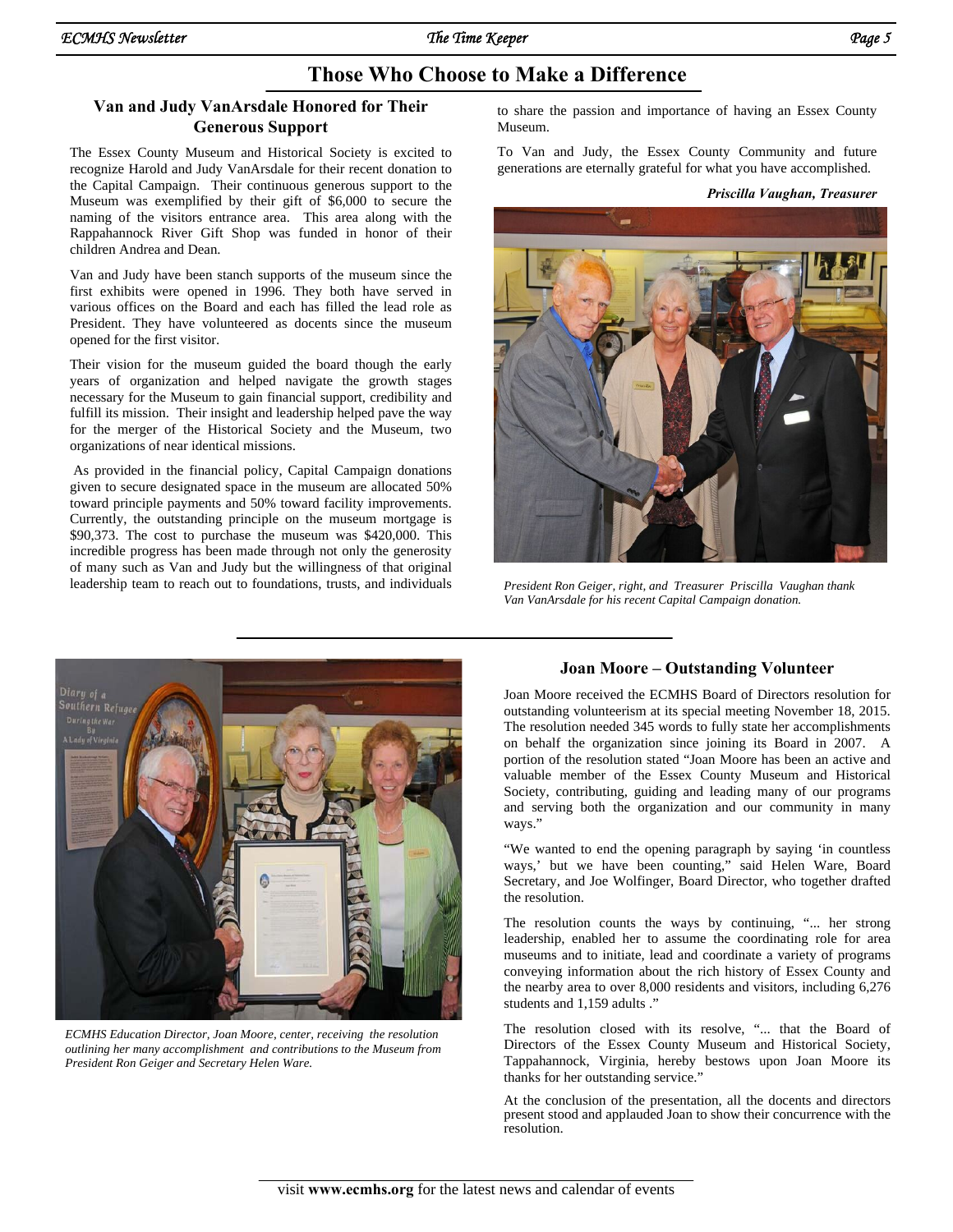## **Dominion Power, County, and Town Support Museum's Equipment Upgrade**

Officials of Dominion Power, Essex County, and the Town of Tappahannock recently presented their grants to Essex County Museum and Historical Society representatives to pay for an important upgrade to the museum's interior environmental control.



*Officials from Old Dominion Power, Essex County, and the Town of Tappahannock presented their grants to Essex County Museum and Historical Society representatives to pay for an important upgrade to the museum's interior environmental control." Left to right: Reese Peck, Roy M. "Monte" Gladding, Ron Geiger, David Jett, and James Beasley representing Essex County Government, Town of Tappahannock, ECMHS president, museum curator, and Old Dominion Power, respectively.* 

The upgrade is a humidity control system designed to maintain constant humidity levels in the museum to protect its artifacts and documents from deterioration caused by improper humidity.

Museum curator, David Jett, is pleased that the new system is finally installed. "We have relied on small household dehumidifiers for several years in an attempt to maintain humidity within tolerable levels and, frankly, we were only marginally successful. The new system greatly contributes to our mission to preserve our growing collections of historic artifacts, photographs and documents."

In 2009 a "Conservation Assessment Program" consultant study of the Essex County Museum and Historical Society funded by Heritage Preservation identified the need for the museum to provide "environment control for its collection and exhibit" areas. Each year we have tried to fund the project, but other financial commitments got in the way. Last fall, Joe Wolfinger, who had accepted our grants funding responsibility, was asked to find grants to make it happen. Dominion Power made its first contribution last year and its second contribution this year. Essex County government and the Town of Tappahannock added to their annual support to ECMHS this year to fully fund the upgrade. It is a wonderful example of local businesses and government working together to help fund non-profit organizations' worthwhile projects."

#### *2016 ECMHS Officers left to right: Ron Geiger, Finance Officer; Barbara Sethmann, Secretary; Helen Ware, Treasurer; Tommy Blackwell, President; Carl Strock,, 1st Vice President and Bill Croxton, 2nd Vice President*







*Right: ECMHS members and friends enjoyed an excursion to Montpelier, historic home of James and Dolley Madison.* 

*Outgoing President Ron Geiger passes the gavel to President Elect Tommy Blackwell* 

*Northern Neck History & Culture Day at Menokin. Above: Children board the shallop for a first-hand look. Right: Corn display.* 





**Photo Highlights** 

*Photos in this issue, unless otherwise noted, are courtesy of David Broad and Howard Reisinger*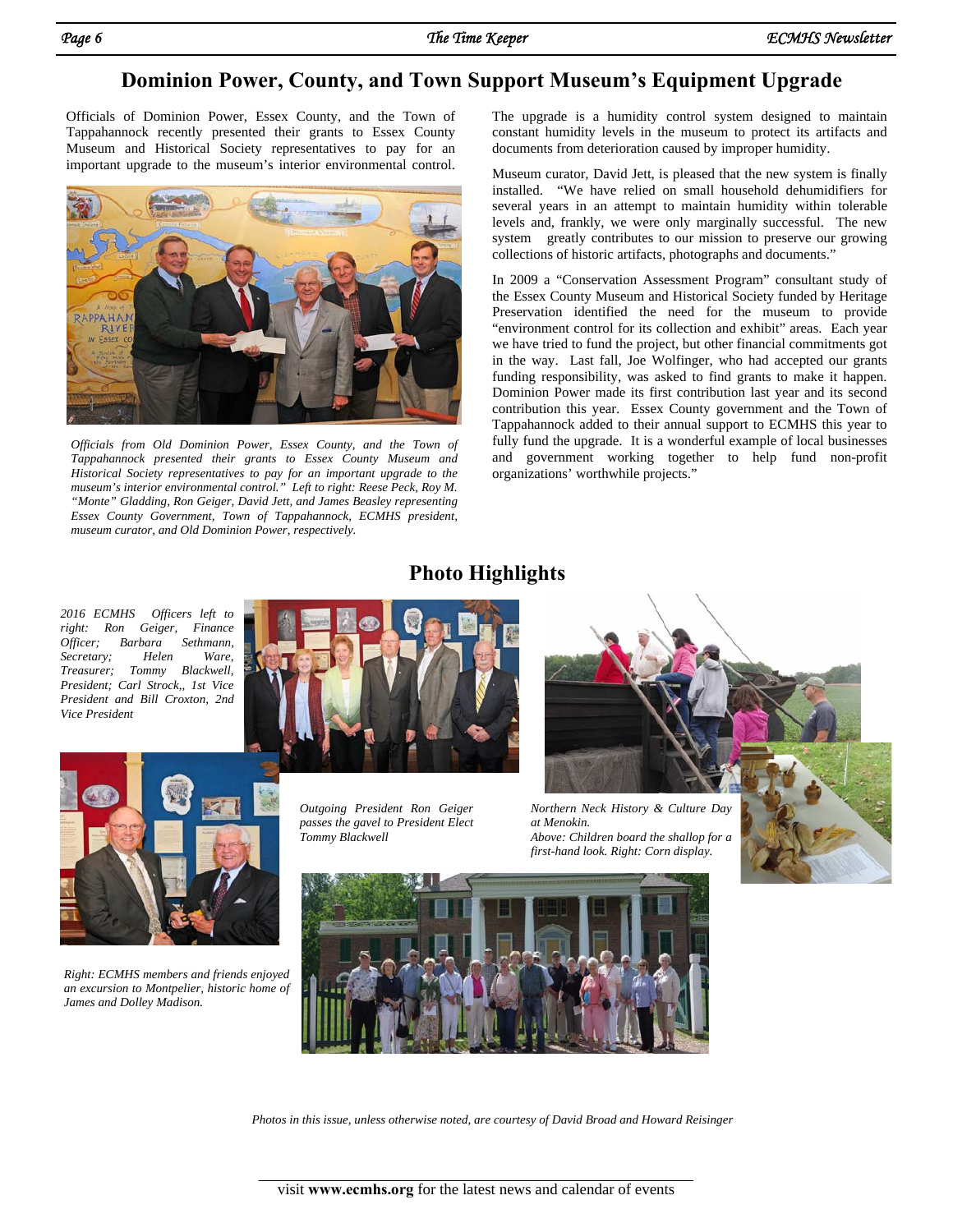# **Change of Guard**

Time goes by quickly when you are having fun, and the museum's past two years broke speed records!

All the volunteers supporting the Essex County Museum & Historical Society have contributed thousands of hours to make ECMHS very successful in carrying out its mission of researching, presenting, and teaching the history of Tappahannock and Essex County.

Education programs were among the top activities. Our tireless education director, Joan Moore, led 30 ECMHS volunteers and joined 35 leaders of 13 historical organizations of the Middlesex and Northern Neck peninsulas to present 12 education programs to 929 young people and their parents. Be sure to read Joan's article on page 3. It truly represents what ECMHS is all about.

Our curator, David Jett, impressed our visitors with his exhibits and programs. His "Standing in the Gap – Rappahannock Industrial Academy" and "Rappahannock Voyage: The Story of Essex and the River" exhibits received many complimentary comments from visitors. Howard Reisinger, multimedia director, and David Broad, website management, supported David's displays with audio and video displays and website updates.

Anne Jackson, our Research Director continued to answer historical queries of Essex County families and places that frequently extend to surrounding counties. The queries ran the gamut from requests from Virginia Living Magazine about the Zeuglodon bones of Essex County to the Museum of the Shenandoah Valley which recently requested information for its education department about Colonel James Wood of Essex County who founded Winchester, Virginia. Anne also worked with David Jett and museum volunteers to research and document our community's extensive local history.

Other members of the Executive Committee of our Board of Directors managed the building facility and its security, ran the small but profitable gift shop, promoted our events, published historical articles, campaigned for new members, grants, and financial contributions, coordinated our 43 docents' schedules, kept track of our finances, and made sure ECMHS was a responsible nonprofit organization.

Be sure to read the other articles in this *Time Keeper* which fully explain the many diverse activities provided almost entirely by volunteers.



*The ECMHS Board of Directors elected Tommy Blackwell, Gordon Harrower, and Madeline Lawson\* to join it in 2016 and reelected Ron Geiger, Barbara Sethmann, Carl Strock, Helen Ware, and C. Norman Wood who continue to serve with current directors David Broad, Stanley Clarke\*, Bill Croxton, Patricia Haile, Lloyd Huckstep, David Jett (ex-officio), Anne Jackson, Joe Johnston, Richard Lewis\*, Howard Reisinger, Bryan Taliaferro, Priscilla Vaughan, and Joe Wolfinger.* 

*Joan Moore resigned from the Board for personal reasons but she will continue to lead the ECMHS education program, volunteer as docent, and serve other activities.* 

*\*not present for photo.* 

We head into 2016 with three new directors, Tommy Blackwell, Gordon Harrower, and Madeline Lawson, and new officers, Tommy Blackwell as president, Carl Strock as 1st vice-president, Barbara Sethmann as secretary, and Helen Ware as treasurer. Bill Croxton and I will continue our positions as 2nd vice president and financial officer, respectively. It is a strong team that will continue to lead ECMHS forward in pursuit of its mission.

I sincerely appreciate the support I have received from everyone during my two years as president.

#### *Ron Geiger, President*

### **In Memoriam David Gaddy 1932−2015**

The Essex County Museum & Historical Society lost a long-time friend and supporter with the passing of David Gaddy on November 22. A long-time member of the Essex County Historical Society, David was a founding member of the Museum.